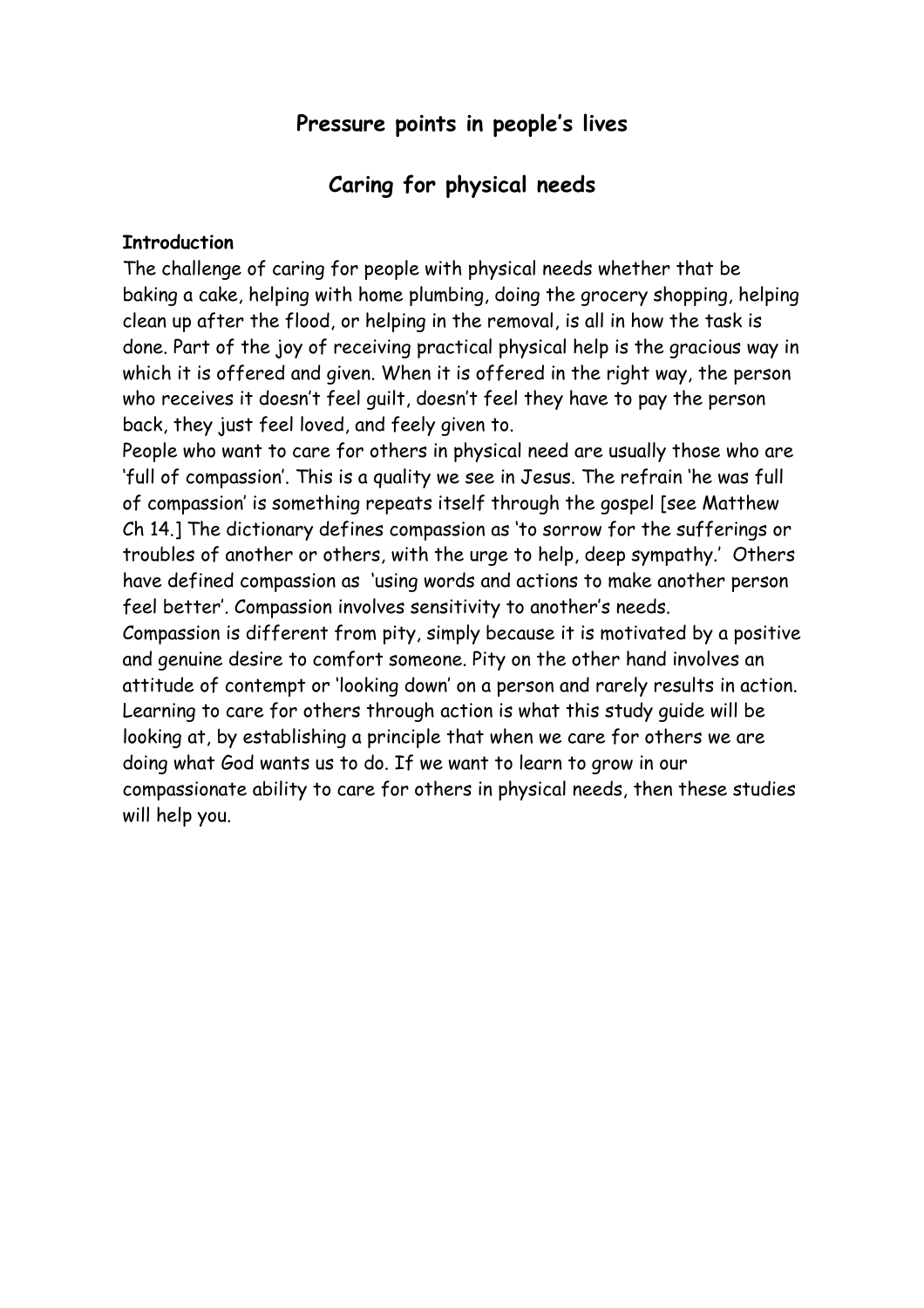#### **Study 1 God cares for physical needs**

#### **Introduction**

In our affluent society what were once considered to be luxuries are now viewed as necessitates or needs. Sometimes we feel that if we do not have the income to match our expectations then we are in need. The antidote to this in our western society is to look and see what needs are from God's perspective. As we look I hope that we shall see that God cares for our physical needs.

### **The Big picture**

How are you affected by society's definition of need?

### **The Biblical picture**

Read Matthew Ch 6 vs. 25-34

- 2. What are the specific physical needs mentioned in this passage?
- 3. What does Jesus say about these needs? [vs. 25-32]
- 4. How would you define need?
- 5. Four times in theses verses Jesus says don't worry. Why?
- 6. What do you think it means to seek God's kingdom and righteousness first?

7. Some of us are not only anxious about present needs but worry about the future as well. In what ways might your worry about tomorrow be relieved as a result of what you see in this passage?

### **Being in the picture**

8. What are your basic physical needs?

9. When have you been anxious about whether or not these needs would be met?

10. Do you have the ability to satisfy these needs for yourself? Why or why not?

11. How does knowing about God's care for your physical need equip you to help others who are in need?

12. How can you help someone else not worry about tomorrow?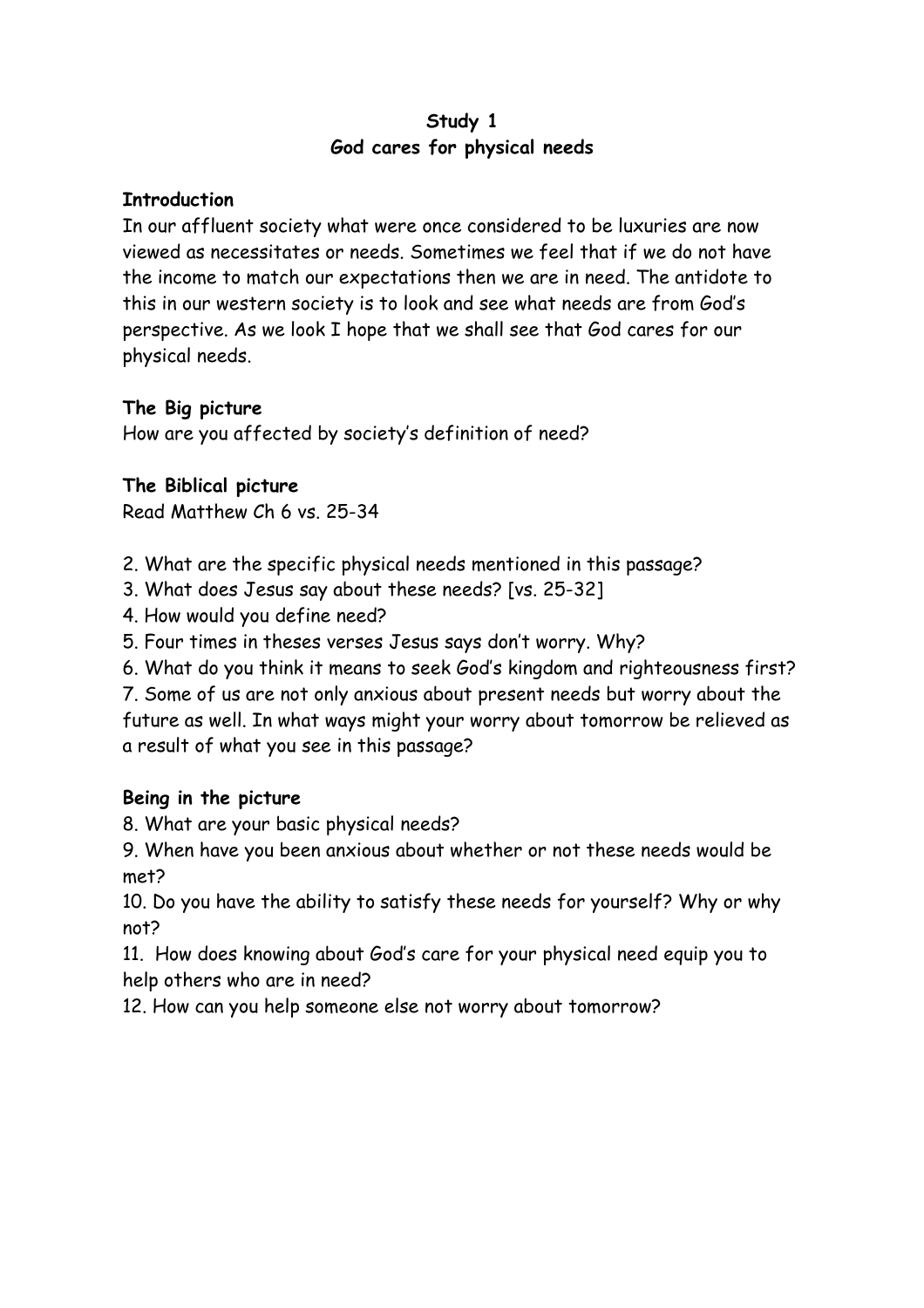### **Study 2 Caring for the whole person**

### **Introduction**

The reality is that when we are physically ill our emotional life and spiritual life can take a tumble, and may need some extra care and attention. When our emotions are out of kilter then our body and relationship with God can be likewise out of kilter. It's at moments like this we realise that we are an integrated whole. Body, soul and spirit. When we are troubled in part we are troubled in whole. Take a man who is troubled with backache, and he becomes more and more irritable with his wife, after some angry words with her he begins to feel a little guilty, that night he is determined that he will sort things out, he gets down on his knees to pray, he finally slips his disc! We become irritable when our bodies ache.

### **The big picture**

1. When you re feeling low, what is your relationship with God like?

### **The biblical picture**

Read Palm 32

2. As you look through this Psalm what are all the phrases that describe or relate to spiritual needs?

3. What about physical needs the Psalm relates to?

4. What are the emotional needs?

5. How does David describe the happy person? [vs. 1-2]

6 What doe you think it means to have deceit in one's spirit? [v2]

7. What was David like before he confessed his sins? [ vs. 3-4]

8. What steps towards healing and forgiveness does the Psalmist advocate and demonstrate? [vs. 5-6]

9. What were the physical and emotional as well as spiritual benefits of God's forgiveness to the Psalmist [vs. 1-2 5-10]?

10. What hope do verses 8-10 give for dealing with temptation in the future?

## **Being in the picture**

11. What problems can you predict if a person tried to achieve this kind of whole person healing, but refused to confess and turn from their sin? 12. In the final verse of this Psalm David advocates rejoicing and singing. What effect does rejoicing and singing have on the whole person, body, emotion and spirit?

13. When have you experienced a lift in your whole being because of music that praised God?

14. As a result of this study, how do you think you can more effectively care for those in physical need?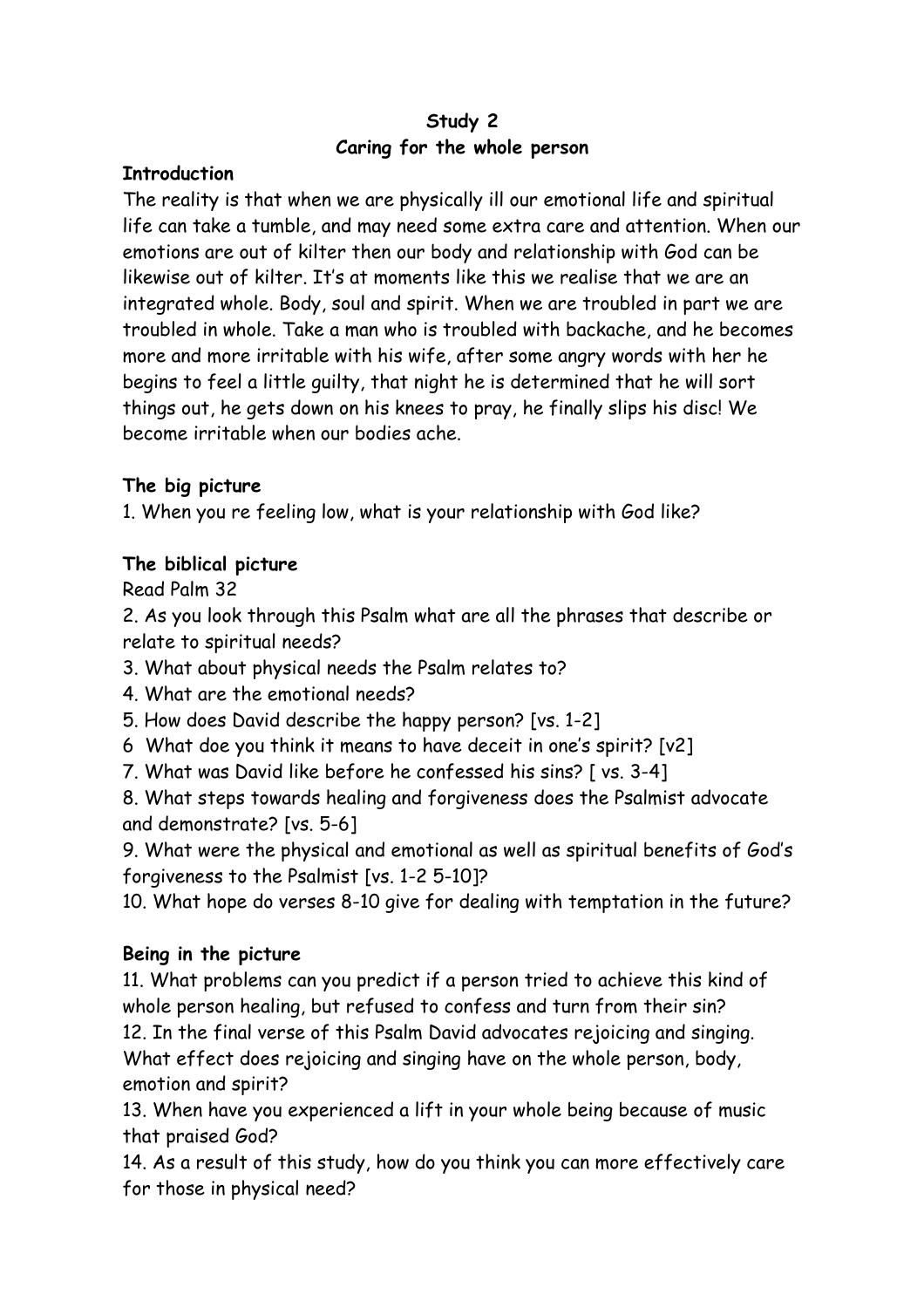### **Study 3 Praying for healing**

#### **Introduction**

Many pray for people to endure suffering, but fewer pray for people to be healed. Yet the Bible is full of encouragements for us to pray for people's healing. Both the Old and New Testaments encourage us to pray for healing. At times we have prayed for people to be healed and they have been. At other times we have prayed and the person has continued to suffer. What makes the difference? Is it that god's glory is demonstrated differently in different situations? That his purpose and will is different in each case? Is that healing is only complete in heaven? I can't answer. What I do know is that it is God who heals, not man. There is no technique involved. We pray with love and simplicity. The motivation of Jesus was his compassion for people. If we love people we will always treat them with respect and dignity. If we believe that it is God who heals we will pray with simplicity, because it is not our prayer, our faith, the faith of the person we are praying for, but the power of God which brings healing. God calls us to pray for one another, and not to pray is disobedience. This study might provide some answers.

### **The big picture**

1. In what kinds of situations are you most apt to pray?

## **The biblical picture**

Read James Ch 5 vs 13-20

2. What different uses of prayer do you see in these verses?

3. In verses 14-16, James discusses physical and spiritual healing. What are the steps to be taken in this process?

4. Why do think it is important that the sick person initiates the healing process?

5. How does Elijah illustrate the effectiveness of prayer?

6. Notice the different types of prayers that are mentioned in verses 13-20. How might each of these be part of a healing process?

7. What seems to be the purpose of a community of believers who pray in this way?

8. This passage suggests not only individual prayer and confession but praying for each other. What is the emotional, spiritual and physical value of confessing sin and praying together?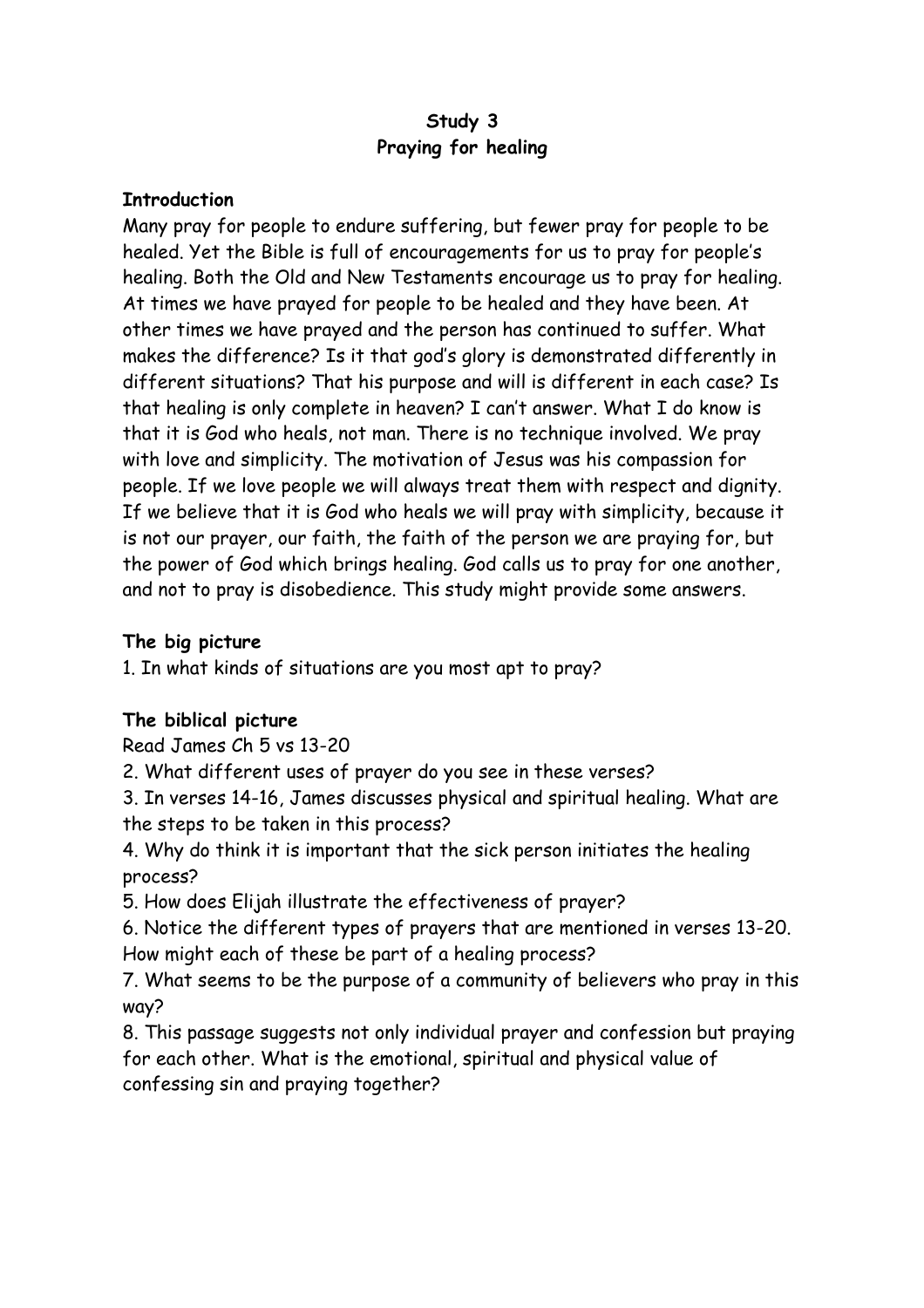#### **Being in the picture**

9. Would you call elders of your church for anointing, prayer and confession? Why or why not?

10. What do you think should be our attitude toward God as we pray for the sick?

11. What steps can you take to make praying for and with those in need more a part of your life?

12. Remember a time when you prayed for someone in need. What did you feel when you prayed?

13. What happened or didn't happen?

14. Which do you find it easier to pray for spiritual, emotional or physical needs? Why?

# **Study 4 Why suffering?**

### **Introduction**

This is a big question, simply because we are constantly confronted by suffering. Someone when they were thinking about this question answered it like this. I would like to go back to the Garden of Eden, and try it over again with a different script. It would be great to go back Adam and Eve a second chance. What relief it could bring to many people. By giving this couple the opportunity to play their parts just a little bit differently would have such a dramatic outcome. But we cannot go back. This is a scene, which cannot be rerunning. We are a fallen humanity, living in a fallen world, terribly broken by our distorted motivations of our actions, attitudes, belief and behaviour deeply rooted in our alienation from God, what we call sin. There is no clearer demonstration of this brokenness than the physical suffering that we see pressing in all around us.

### **The big picture**

1. What happens when you see someone physically in pain or distressed? [What do you feel? How do you react?}

## **The biblical picture**

Read Genesis Ch 3 v s.1-21.

2. Compare what God said would happen if the man and woman 'ate from the tree of the knowledge of good and evil' with what the serpent predicted would happen.

3. In what ways did both predictions come true?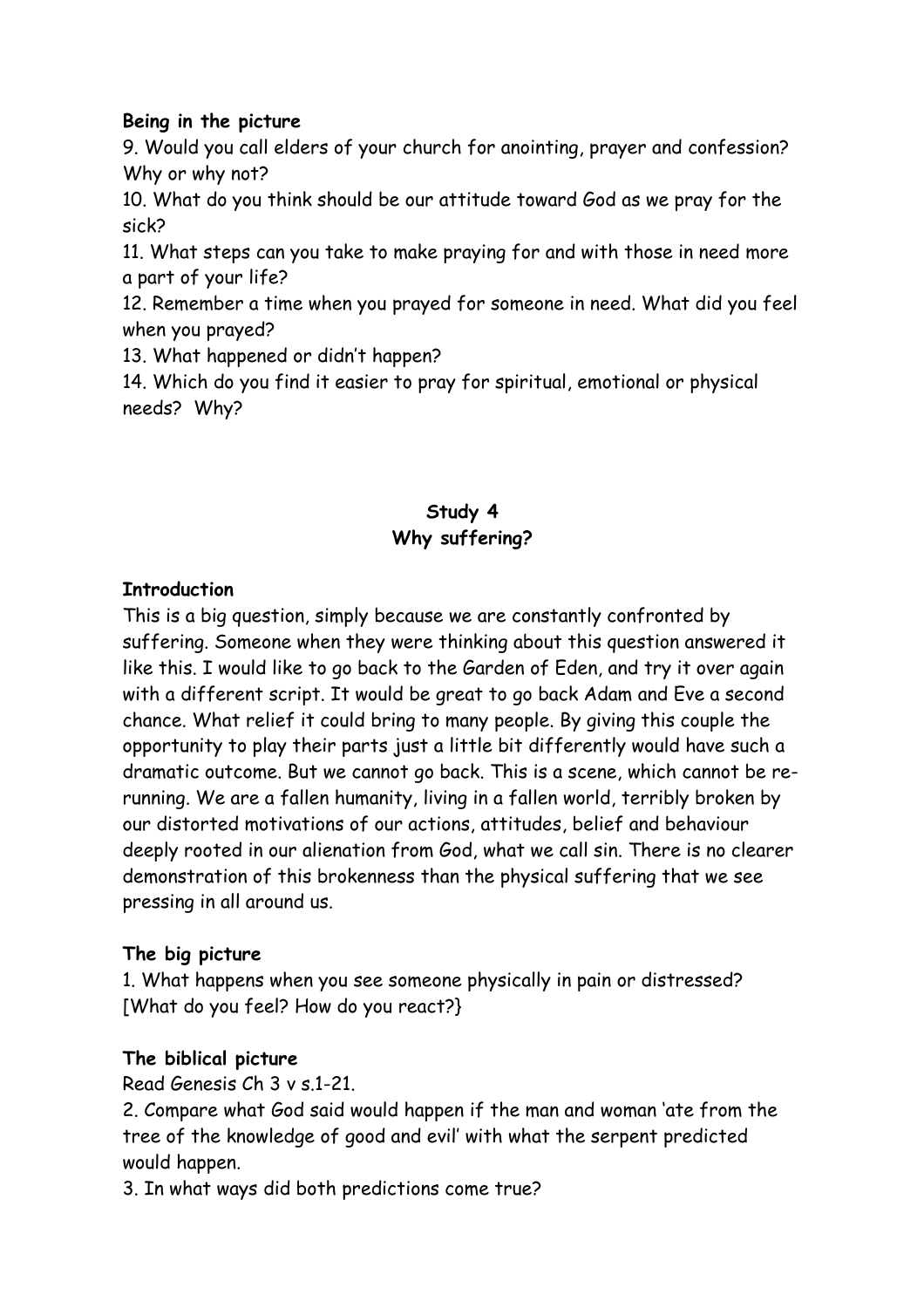4. What was wrong with the serpent's prediction and attitude towards God?

5. Under Satan's influence and using her own reason Eve, chose to eat the fruit that God told her not to eat. Adam willingly stood by watching it happen, then ate some fruit himself. How is this similar to the way that choices are made in our society today?

6. Adam and Eve's relationship with God was broken because of their disobedience. The first result of their guilt was that they were embarrassed because they were naked before each other and before God. What does this indicate about the way sin changed their self- concepts?

7. What changes did God make in Adam and Eve's lifestyle as a result of their sin? [Verses 14-21]

8. What do you think is the significance of God making 'garments of skin' for Adam and Eve?

## **Being in the picture**

9. How does self- concept affect physical well being?

10. What other forms of suffering result from the fall?

11. What environmental changes resulting form the fall; continue to contribute to human suffering?

12. How can you make 'garments of skin' for those who are suffering physically?

13. How does an increased understanding of the effects of the fall help you to handle your own suffering as well as that of others?

## **Study 5 Demonstrating real care**

## **Introduction**

I came across a story about a young boy who was sick with leukaemia who lived in one of the Northern Sate of America. One night he took a turn for the worse and was rushed to hospital. A terrible ice storm hit the city. Timothy's mother, a single parent, could not get her car started. So she called her local Pastor for help. He couldn't get his car started either. So the Pastor called another man, who could get his car started, and who made his way to Timothy's home, collect his mother, and took her to the hospital. The roads by this time were sheets of ice, they slide off the road several times, had couple of minor accidents as they did, but they finally reached the hospital. In a relaxed moment after the trip, this sturdy man appreciated the mother's words of gratitude, but it was the young boy's words, which touched his heart. Timothy had asked 'Sir, are you Jesus?'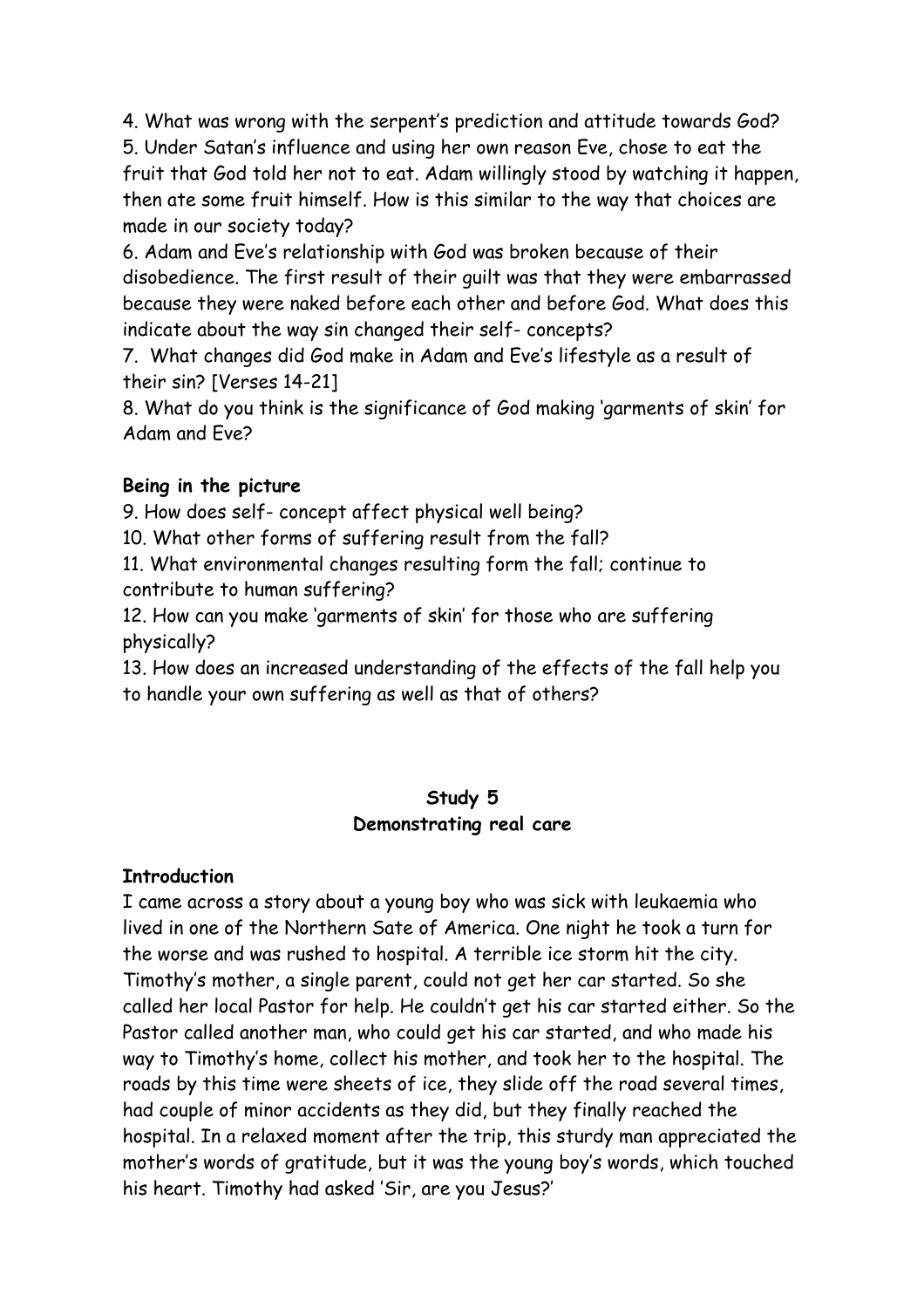### **The big picture**

1. When have you been in physical need and have been cared for by someone else?

## **The biblical picture**

Read Mark Ch 2 v 1-12

2. What evidence is there that the friends really cared about this man?

3. Of what value to the man was the faith of the friends?

4. Though we assume that the four friends brought the man to Jesus because of his physical need, what need did Jesus see as more crucial?

5. Why do you think the forgiveness of sin was a priority to Jesus?

6. How did Jesus's approach to the man's needs suggest that the paralytic's body was connected to what is going on in his relationship with God?

7. The teachers of the law questioned Jesus' authority to forgive sin an accused him of blasphemy when he did it. How did Jesus demonstrate his authority to forgive sins?

## **Being in the picture**

8. Sometimes we need to hang on to someone else's faith. When have you needed another person to believe God for you?

9. What actions and attitudes might you need if you are trying to believe God for someone else?

10. Why is it important to be 'amazed' ourselves because of Christ's authority over both sin and physical illness?

11. What risks do we take when we bring a friend to Jesus?

12. As you think about caring for friends in need by bringing them to Jesus, what difference does it make to you that Christ's perception of need, as well as his ability to meet those needs is so great?

## **Study 6 Helping a person find wholeness of life**

## **Introduction**

One of the ways we realise that we are maturing is when we stop just thinking about ourselves and start to think about others. It is when we realise that there are other people around us who are in pain, and we are not the only one who is suffering. It is when we stop focussing on our on pain and see the pain in others, that we realise that we have taken the first step of being used by God in meeting the needs of others

Over three thousand years ago, Naaman, the commander of the Syrian army was sick. In this setting a take- charge person learned about need from a servant girl, and he met a God who cared.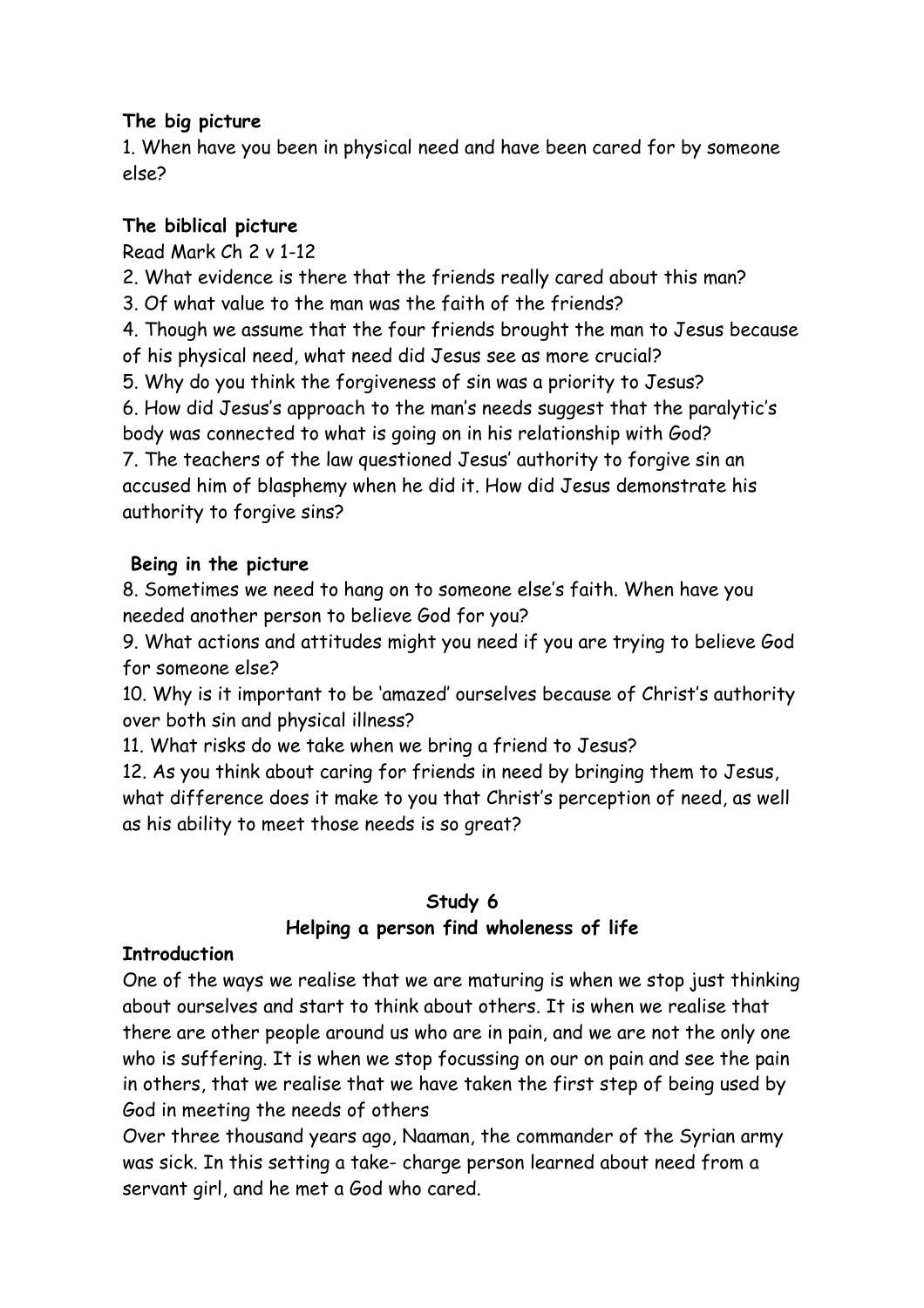### **The big picture**

1. When you are in physical need what kinds of response or activities from people communicate to you that someone cares?

### **The biblical picture**

Read 2 Kings Ch 5 vs. 1-15

2. Describe Naaman and the servant girl?

3. As you consider perceiving and meeting needs, what is the significance of the vast difference in the social status of Naaman and that of the servant girl?

4. What are the ways that people reached out to Naaman throughout this passage?

5. Why was Naaman angry at Elisha? [ vs. 10-13]

6. What was Naaman's response when he was cured? [vs. 15]

7. When you see God healing Naaman's life, or to the life of someone else, how does your response compare to Naaman's?

### **Being in the picture**

8. How do you respond the to the possibility of being used by God to meet the needs of people in social, professional or economic groups different from your own?

9. When have you been upset because of the way God chose to work when you or someone else was in need?

10. It was a servant who encouraged Naaman to do what the prophet had told him to do, though such action seemed to Naaman to be menial and beneath him. What right and simple things might people need encouragement to do, in order to get well?

11. In what ways can you give to God, as you desire to express your gratitude to him?

12. We have considered the benefits to Naaman of the help people gave to him. What benefits do you think came to those who helped?

13. What benefits do you receive from seeing others helped?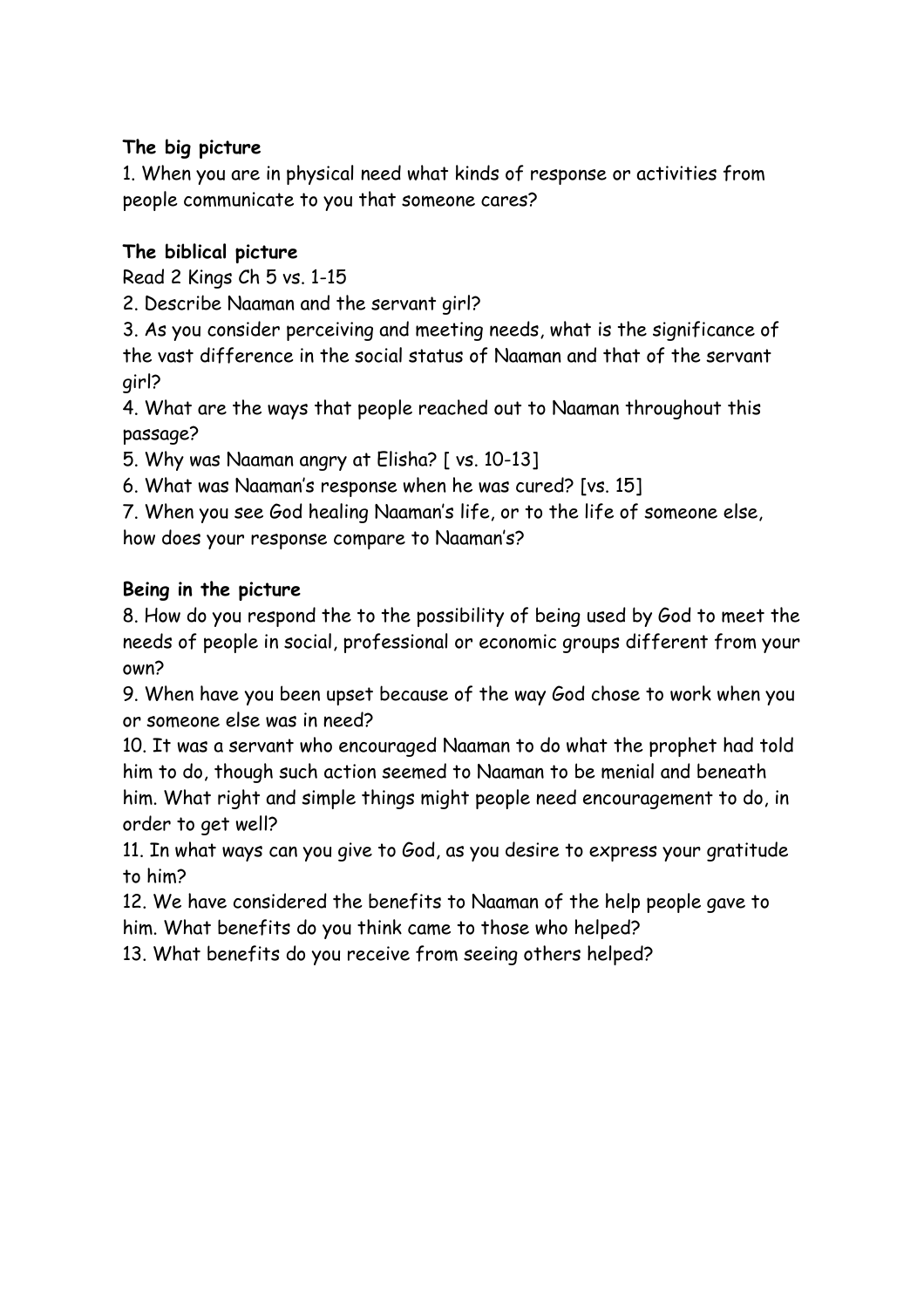#### **Study 7 Demonstrating compassionate love**

#### **Introduction**

There are times when we embrace the lives of others simply because of the connections they have with those we have a deep and loyal love for. Because of the love and loyalty we have to a friend or their family, those other family members will have a special place in our care.

The story in the Old Testament of David and Jonathan is a good example of this. It is because of David's deep brotherly love for Jonathan that he gave special care to his son Mephibosheth.

### **The big picture**

1. When have you cared for someone that you did not know very well? Why?

### **The biblical picture**

Read

1 Samuel Ch 18 vs. 1-4, Ch 19 vs. 1-7 and Ch 20 vs.1-4

2. How would you describe the love and loyalty of David and Jonathan one to another?

### Read 2 Samuel Ch 9 vs. 1-3

3. In verses 1-6 what did David have to do to find Mephibosheth?

- 4. How did David show kindness towards him? [verses 7-10]
- 5. How would you define kindness?
- 6. How was Mephibosheth affected by David's kindness?

7. What risks did David take when he showed kindness to Mephibosheth?

## **Being in the picture**

8. Describe a time when someone was kind to you?

9. Think of someone you know who is in physical need. What might you need to do to show kindness to that person?

10. Why should your love for and loyalty to God motivate you to show kindness to that person?

11. What results would you like to see in a person to whom you show kindness?

12. What kinds of risks do you take when you care for people that you do not know well?